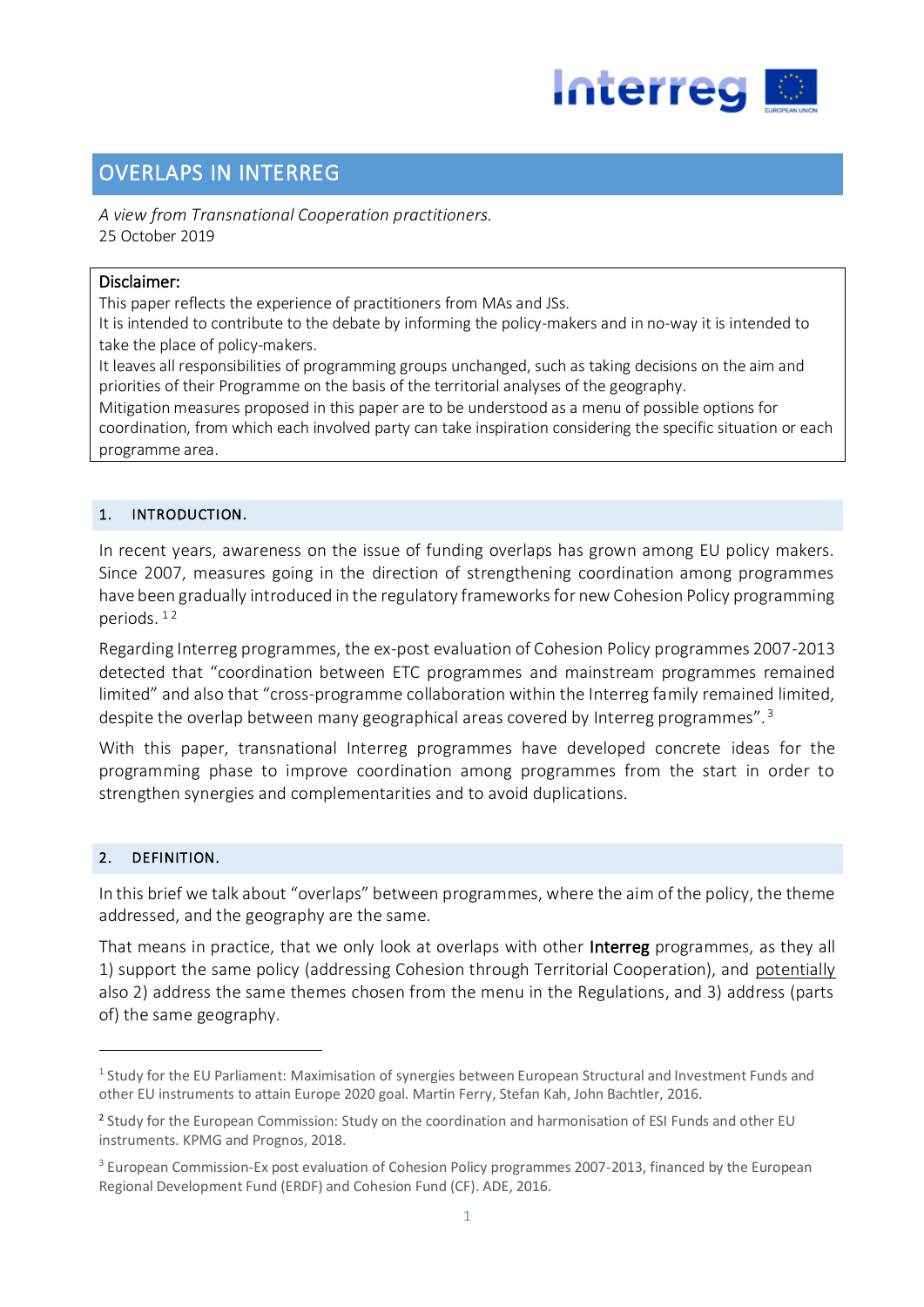

## 3. ISSUE.

If an overlap as defined exists, some potential risks must be mitigated.

Below we mention some of the most common risks:

- a. UNEVEN ACCESS TO FUNDING (more budget and more chances) for applicants from those regions or sectors covered by programmes with overlaps, than from regions or sectors covered by only one Interreg Programme;
- b. COMPETITION BETWEEN PROGRAMMES. Elements as subsidy rate, administrative burden, image, budget still available, quality competition, make applicants go to some programmes first while other overlapping programmes will face a slow start as a result;
- c. CREATION OF A SECTOR OF CONSULTANTS and public development agencies, which shop around with ideas, focusing on the money or local interests and paying a rather low attention to the policy-aim;
- d. Projects that ADD THE ONE OR THE OTHER PROJECT PARTNER OR ASPECT without a real project role or relevance, just to create the geographical or thematical coverage needed to be eligible for another programme (e.g. from CBC to TN or vice-versa)
- e. **DOUBLE FUNDING** is a risk which must be prevented, sometimes similarity of projects and partnerships sheds unproven doubts
- f. **DUPLICATION OF EFFORTS** and inefficient use of tax-payers money when a project repeats outputs and results already achieved by another project, thus "reinventing the wheel" without building on existing knowledge.

### 4. OPPORTUNITY.

Overlaps also have some advantages:

- a. Generation of synergies when projects funded by overlapping programmes join forces in order to achieve **GREATER IMPACT AND EFFICIENCY**. In other words, it is about better combining effects towards the set development goals.
- b. **HIGHER VISIBILITY** of the funding opportunities as more organisations will be reached with more communication from the different programmes, who also can refer applicants to better suited funding sources.

# 5. MITIGATION OF RISKS AND ENHANCEMENT OF SYNERGIES.

### LESSONS LEARNED 2014-2020.

Programme MAs/JSs are aware of the risks and during **programme implementation** they analyse the coherence of submitted applications with already existing initiatives. For example, all programmes ask in application forms to explain how projects will be built on previous initiatives and assess the answers, making use of their own databases from current and previous periods. Most programmes extend their search with Internet searches and many also use the KEEP.eu database to compare.

Such measures mitigate the risks related to projects, such as mentioned under d., e. and f. and they are the start of looking at synergies between projects (synergy a.).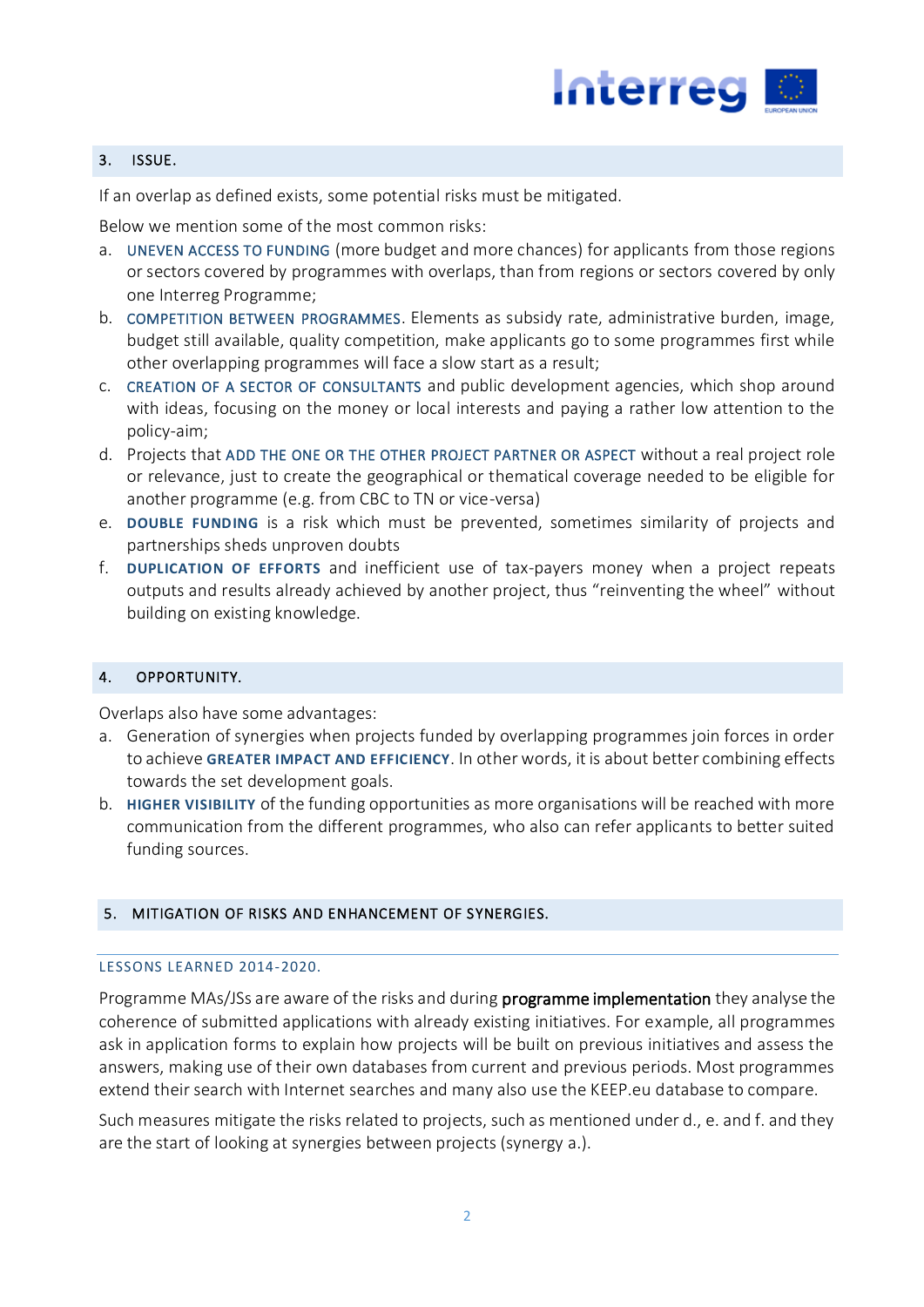

#### PROGRAMMING PHASE 2021-2027.

Risks related to the programme level (a. to d.) and also opportunity b. can only be addressed during the programming phase of the overlapping programmes. After finalising the programme documents everything is 'set-in-stone' and can't be changed for another 7 years. It must be recognised that during the preparation of the 2014-2020 period the overlaps could have had more attention from the respective programming groups.

Therefore, we conclude: **NOW IS THE TIME.**

To mitigate mentioned risks the programming phase is the phase when to address it best.

Each programme has its own specificity for its whole area and, on the other hand, the territory of TNC programmes also includes (sometimes large) parts which overlap with one or more other programmes. The specificity of each programme is visible in the types of beneficiaries, types of areas, types of projects. The challenge during the programming phase is to make these specificities as distinctive as possible, compared to the programmes with which an overlap exists.

We can imagine that this takes the form of '**COMPARATIVE STRENGTHS OR PROGRAMME NICHES**'.

This would make it easier for applicants to know where they should apply, and this would mitigate risks b to f.

A practical example how potential overlap was turned in to synergy

The European Commission defines industrial symbiosis as the process by which wastes or by‐products of an industry or industrial process become the raw materials for another. Application of this concept allows materials to be used in a more sustainable way and contributes to the creation of a circular economy. The Interreg South Baltic project "Urban Baltic Industrial Symbiosis (UBIS 2017-2019) as well as the Interreg Baltic Sea Region project "Baltic Industrial Symbiosis" (BIS 2019-2021) initiate industrial symbiosis through cooperation between research, companies, utilities and municipalities.

The UBIS project focused on developing specific technologies and implementing five pilot investments of industrial symbiosis for energy saving in the South-Baltic area. UBIS also supported developing business and financing models for specific industrial symbiosis investments. The transnational BIS project aims at building institutional and organisational capacity in local and regional authorities; education and research institutes and business. Innovation experts will be trained to manage the industrial symbiosis approach. At the end, a Baltic Sea Region "Industrial Symbiosis Council" will be set up as a platform for dialogue and policy learning.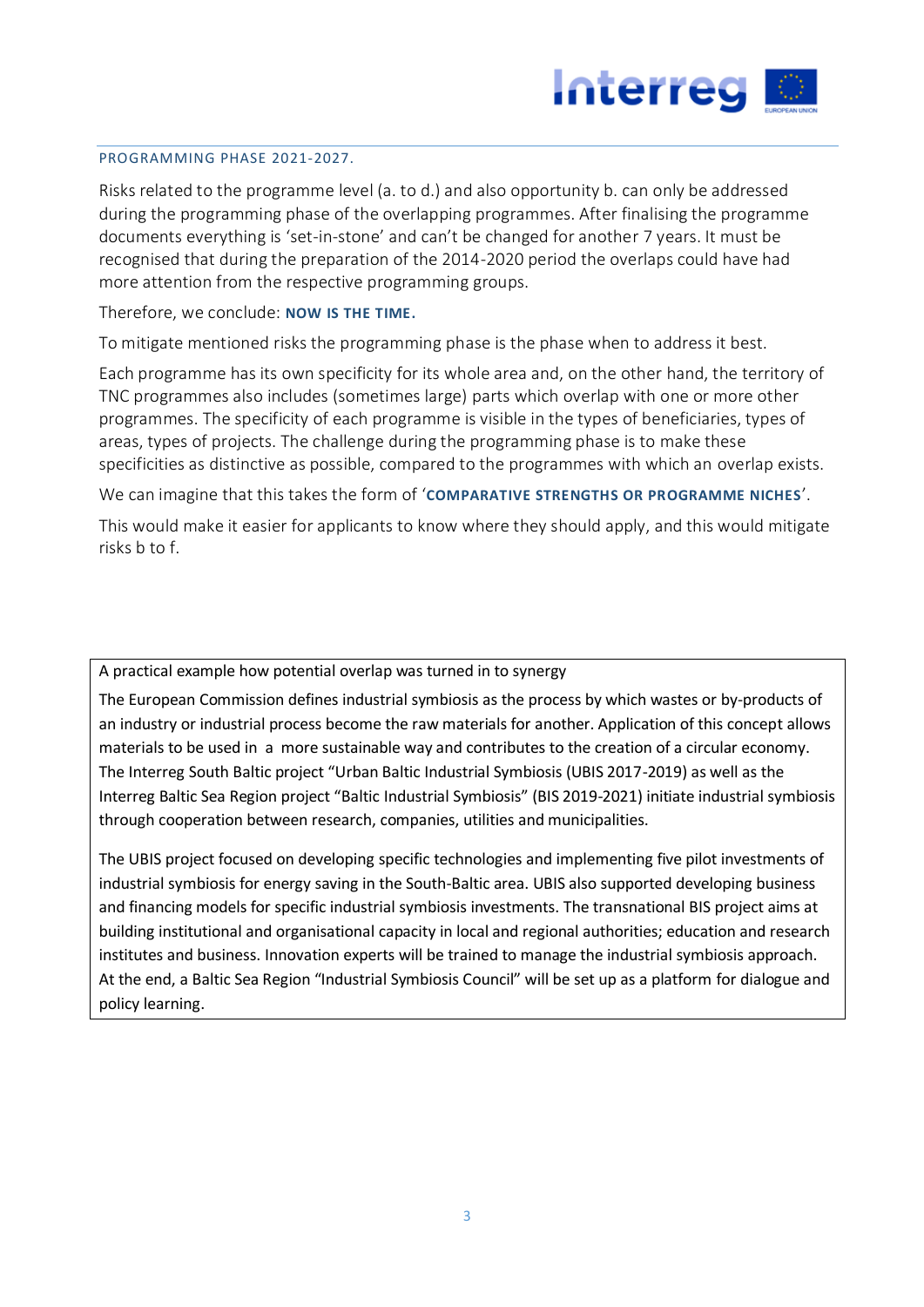

#### **HOW?**

To strengthen coordination and synergies between programmes, the following elements should be considered during the programming phase of programmes with overlaps:

- Territorial Analysis: from the start, sharing Terms of Reference (for instance asking all drafters to consider overlaps and propose specific recommendations), sharing intermediate and final outcomes.
- Strategy and Intervention Logic: from the start share all (preparatory) documents.
- **Partner consultation:** from the start share (preparation of) public consultations, expand them by addressing overlaps and explaining programme specificities, try to coordinate the timing of such consultations across overlapping programmes to allow some common questions, target key actors for a broader reflection (like the macro-regional stakeholders), integrate the outcome of joint reflections in the programming.

This could benefit from an active steering participation by the European Commission (DGRegio) and by the Member States representatives from the preparation groups of the different Interreg programmes giving a concrete meaning to shared management.

A structure, like a **NETWORK**, could help in this respect. As the geographic overlap between most CBC programmes is rather limited and most overlaps that Interreg programmes have, is with the Transnational programmes, it is the most pragmatic to start creating a network of MS/MA/JS/Commission staff for **EACH TRANSNATIONAL PROGRAMME** which should include all Interreg programmes with geographically (partly) the same area.

This network should compare the formulation of 'comparative strengths or niches' and then conclude between which programmes there is a real overlap (geography and theme i.e. niche).

In a next step the participation network could be reduced to those programmes only. And in this reduced network, discussions could lead to further narrowing of programme niches, to avoid negative impact of overlaps.

In case this is not possible, then the programmes concerned should agree on measures in the implementation phase.

The network should also address the building of synergies on overlaps.

#### **KEEP 3.0**

A substantial part of the programming phase includes also preparations for implementation of the new generation of programmes.

To facilitate this programming task, we already want to flag up one idea for more structured projects' scrutiny making use of nowadays digital tools: to enhance the keep.eu database managed by INTERACT with a system that allows quick comparison of project-ideas and applications with existing ideas, applications and running projects. This would probably mean to equip keep 3.0 with algorithms capable of flagging up resemblances.